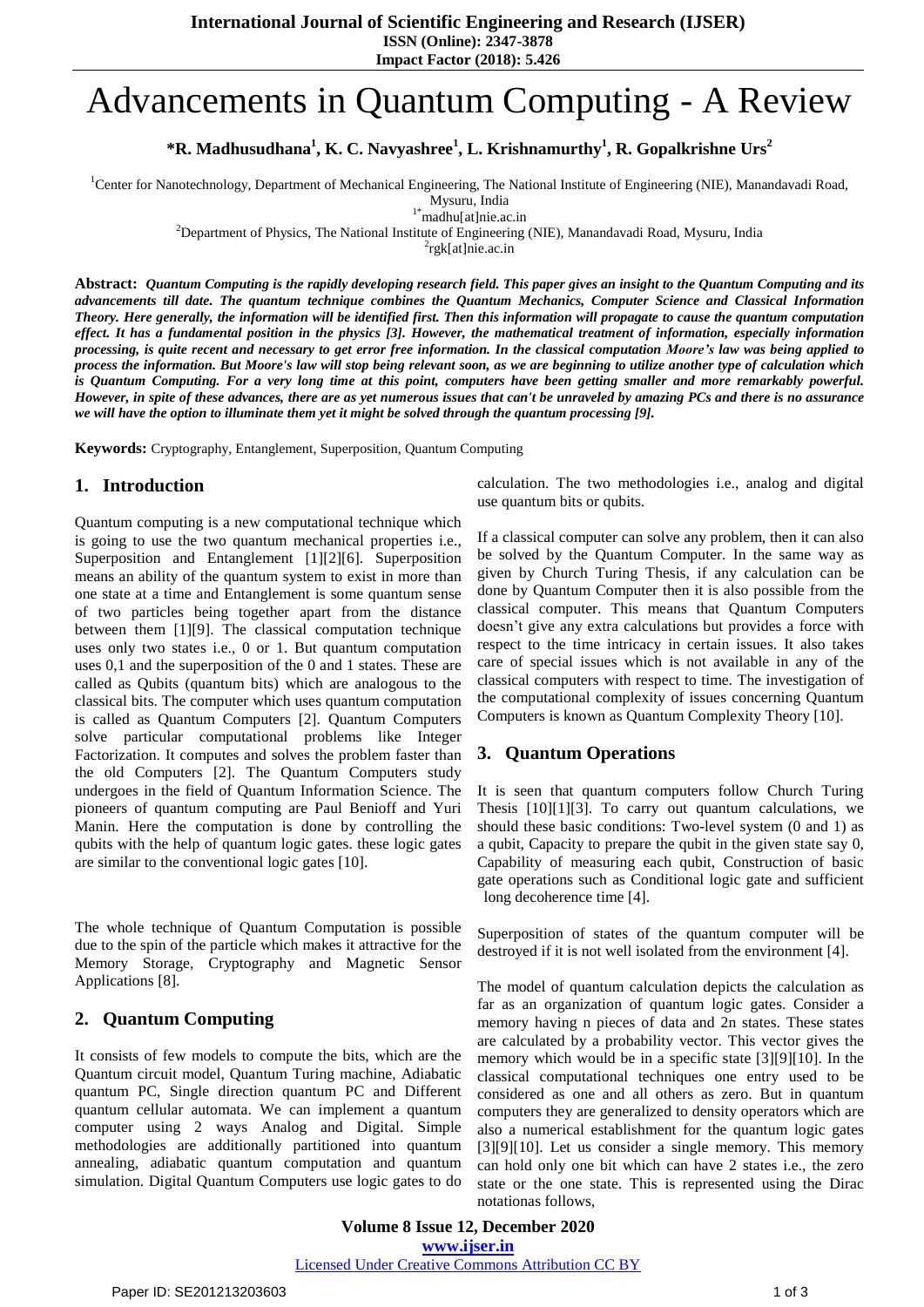$$
\Big|0\Big> = \left[\begin{array}{c}1\\0\end{array}\right] \Big|1\Big> = \left[\begin{array}{c}0\\1\end{array}\right]
$$

A quantum memory then having super position  $|\psi\rangle$  of these classical states 0 and  $1$  is.

$$
\left|\psi\right\rangle = \alpha \left|\hat{0}\right\rangle + \beta \left|\hat{1}\right\rangle = \left(\begin{array}{c} \alpha \\ \beta \end{array}\right)
$$

here,

$$
\alpha 2 + \beta 2 = 1 \tag{1}
$$

Here, the coefficients  $\alpha$  and  $\beta$  are the complex numbers and also quantum amplitudes.  $\Psi$  is a probability vector. In this situation one bit of information is encoded in the computer memory. This can be determined through computational basis measurement. If you determine a zero state in the memory, then this is due to the probability of  $\alpha^2$ . If you determine a one state in the memory. then this is due to the probability of  $\beta^2$ . This condition of one-qubit quantum memory is controlled by applying quantum logic gates, which is similar to old style memory that can be controlled with traditional rationale entryways.

As of now we are working on single qubit. But we can apply the same method to work on multiple qubits. This can be done in 2 methods. In first method we can choose a qubit and apply this entryway to the another qubit which is called as objective qubit. The remaining memory is set free. Another method is to apply the entryway to the objective qubit. This is done when the other part of the memory is in ideal state. By doing this we can get more memory stockpiling, additionally the computational limit is expanded [9][10].

### **4. Quantum Cryptography**

Cryptography holds a notable position in today's electronics. The message, passwords and money exchange also requires the similar kind of security for their work. This privacy and integrity [8]. In these days we use public key cryptographic system almost in every applications and protocols as it has the basic cryptographic algorithm. It uses Number factorization to provide security. This number factorization is not feasible for the large numbers in old computers. But this can be solved by a Quantum Computer as it uses Shor's algorithm and Gover's algorithm. Shor's algorithm is used for Asymmetric cryptography which is based on large prime integer number factorization and discrete logarithm problem. This has so much capacity that it could break several modern asymmetric algorithms. Gover's algorithm is used for Symmetric cryptography to find the factors. this calculates and uses Quantum Computers to look through unsorted information bases. The calculation can locate a particular section in an unsorted information base of N passages in square base of N look. By utilizing these two in number calculations, [7] Jay M. Gambetta1, Jerry M. Chow1 and Matthias

Steffen, "Building logical qubits in a superconducting quantum computing system", JM Gambetta et al, 2017.

investigates have been led to make a completely operational inclusive Quantum Computer in future. These capacities in Quantum Computers can breakdown the recent public key cryptographic calculations such as RSA and Elliptic Curve Cryptosystems [7][8].

# **5. Conclusion**

Quantum computing has gained a tremendous interest by the scientists because of qubits. Having the certain number of Qubits, it is possible to run quantum calculations and it has the ability to outflank the present innovation in some particular cases. It can also come up with another alternative for the semiconductor systems. Even though the applications of the quantum computing technique are limited, soon it will be evolved by the implementation of the different algorithms. It will also give a conclusion to the Moore's law. Despite of all these things quantum computers are hard to build since it is more sensitive when it is prone to the environment. Therefore, we should develop more sophisticated environment for it to work which is difficult to build. But it can solve problems which couldn't be solved by even the supercomputers. Soon after some year's quantum computers will take charge and replace the old computers.

### **References**

- [1] Gamble S., "What it is, Why we want it, and How we're trying to get it", National Academic Press (US), ISBN 978-0-309-48750-4, 2019.
- [2] Metcalfe G., Chow J., "Quantum computers: Are we there yet?", National Academic Press(US), 2018.
- [3] Andrew Steane, "Quantum computing", IOP Publishing Ltd, no. 61, 1997.
- [4] Shu-Shen Li, Gui-Lu Long, Peng-Shan Bai, Song-Lin Feng and Hou-Zhi Zheng, "Quantum Computing", PNAS, no. 21, 2001.
- [5] P. Walther, K. J. Resch, T. Rudolph, E.S Schenck1, H. Weinfurter, V. Vedral, M. Aspelmeyer & A. Zeilinger, "Experimental one –way quantum computing", Nature, 2005.
- [6] B. P. Lanyon, M. Barbieri, M.P. Almeida and A.G. White, "Experimental quantum computing without entanglement", The American Physical Society, PRL 101, 2008, 200501-4.
	- [8] Vasileios Mavroeidis, Kamer Vishi, Mateusz D. Zych and Audun Jøsang, "The Impact of Quantum Computing on Present Cryptography", (IJACSA)

# Licensed Under Creative Commons Attribution CC BY